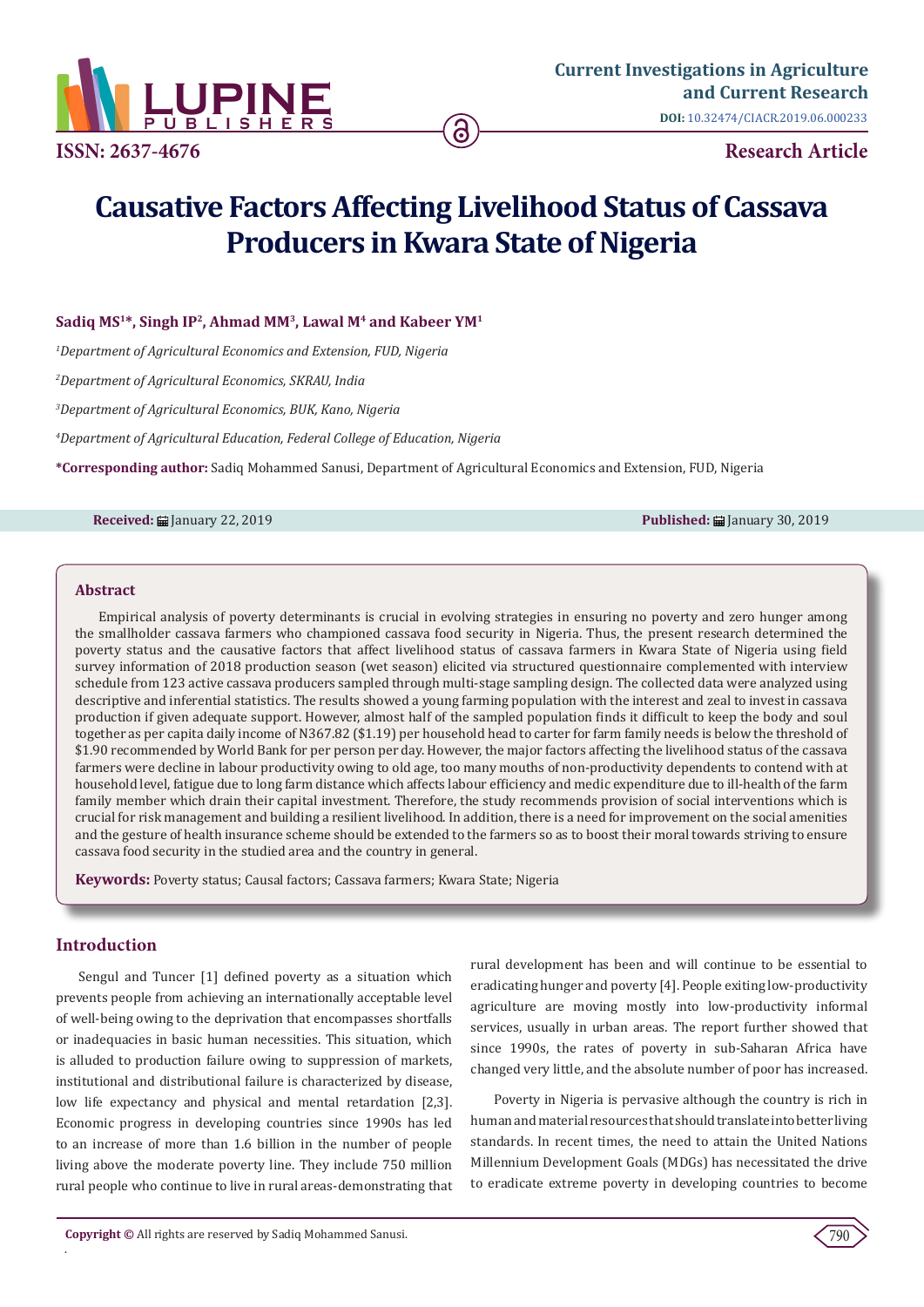more urgent [5]. The significance of rural poverty is underscored by the fact that as much as 45 to 80% of the national populace in most developing countries in Africa resides in rural areas and largely dependent on agriculture for livelihood sustainability [2,6]. Instead of finding a pathway out of poverty, poor rural Africans who migrate to cities are more likely to join the already large numbers of urban poor. A similar dynamic is seen in South Asia, where the rural poor are more likely to escape poverty by remaining in rural areas than by moving to cities [4].

The viability of the value chain of cassava production which is the aim of government initiative on cassava production promotion and other donor agencies in collaboration with the government (e.g. IFAD) can only be sustained if the producers of the raw material in the value chain have a sustainable livelihood. Most of the studies conducted on cassava in the studied area explore mostly on the value addition and production with little or no effort to look at the viability of the farmers' income to sustain them and keep their business afloat. It is in view of these that this research was conceptualized to provide policymakers with an insight into a framework for decision, which is needed to effectively minimize poverty and its monetary and non-monetary dimensions. Therefore, Kwara State was chosen as a pilot area given that it is a major cassava producing area in the ecological zone (Northcentral) which has the highest comparative advantage in cassava production in Nigeria.

In addition, empirical proof on the nature of poverty among the smallholder cassava farmers who are the powerhouse of the chain viz. the extent of influence of the source of income on agriculture and inequality in income is necessary for policy choices. Although, the predicted poverty minimization scenarios for smallholder farmers vary greatly depending upon the nature and rate of poverty-related policies as actual evidence suggests that the depth and severity are still at its worst in sub-Saharan Africa and South Asia [7,8]. Therefore, the present research aimed at determining the poverty status and the causative factors affecting the livelihood status of cassava farmers in Kwara State of Nigeria. The specific objectives were to describe the socio-economic characteristics of the producers in the studied area; to determine the poverty status of the producers in the studied area; and, to determine the causative factors affecting livelihood status of the cassava producers in the studied area.

# **Research Methodology**

Kwara State of Nigeria lies between longitudes  $4^{\circ}$  20' and  $4^{\circ}$ 25' East of the Greenwich meridian and latitudes  $8^{\circ}$  30' and  $8^{\circ}$  50' North of the equator. The population of the state is approximately 2.3 million and has a landmass of approximately 36,825 square kilometres with varying physical features like hills, lowland, rivers etc. Its vegetation is derived savannah with two distinct wet and dry seasons, with mean annual precipitation and monthly temperature of  $1000-1500$ mm and  $25^{\circ}$ C $-34^{\circ}$ C, respectively [9]. The major occupation of the inhabitants is agricultural activities complemented by trade, artisanal, Ayurvedic medicine etc. The multi-stage sampling design was used to draw a sample size of 128 cassava farmers and the undated data elicited from the farmers through the administration of structured questionnaire complemented with interview schedule. In generating the sample size, Agricultural zone D was conveniently selected given that cassava crop adapts well in all the agricultural zones in the state and due to the cost and time constraints of the final year undergraduate research student. In the next stage, two Local Government Areas (LGAs), namely Offa and Oyun were purposively selected due to the preponderance of cassava producers. From each of the selected LGAs, four villages were randomly selected and from each of the selected villages, 16 farmers were randomly selected, thus given a total sample size of 128 farmers. However, only 123 retrieved questionnaires were found valid for analysis. Objectives 1, 2, and 3 were achieved using descriptive statistics; Foster-Greer-Thorbecke (FGT) poverty index; and, logarithm regression model (logit), respectively.

#### **Empirical Model**

#### **OECD Equivalence Scale**

The OECD scale which takes into account both household size and composition was used to determine the adult equivalent and it is specified below (Anonymous, 2007):

$$
N_{EquivalentAdulus} = 1 + (N_{Adulus} - 1) * 0.7 + (N_{Childrenunder15} * 0.5) \tag{1}
$$

The first adult is given a weight of 1.

The other adults are given a weight of 0.7, to reflect economies of scale.

Children are given a weight of 0.5 to reflect their presumably lower needs.

#### **Construction of the Poverty Line**

Poverty line has been defined as the minimum or the cutoff standard of per capita income below which an individual or household is described as poor [10]. According to Federal Office of Statistics (FOS) (2013), as reported by Sadiq and Kolo [10], there is no official poverty line in Nigeria and as such many earlier studies have used poverty lines which are proportions of the average per capita income. However, in this study per capita income which is considered more appropriate in past studies because it is consistent and does not change over a period of time when compared to expenditure was adopted. Therefore, the poverty line was defined as the two-thirds (2/3) of the mean value of per capita income in the study area. The farm households were categorized into the poor and non-poor group using the two-third mean per capita income as the benchmark [11]. Households whose mean per capita income falls below the poverty line are regarded as being poor while those with their income above the benchmark are non-poor. It is worth to note that when dealing with poverty, income should be used as the parameter for measurement and not consumption

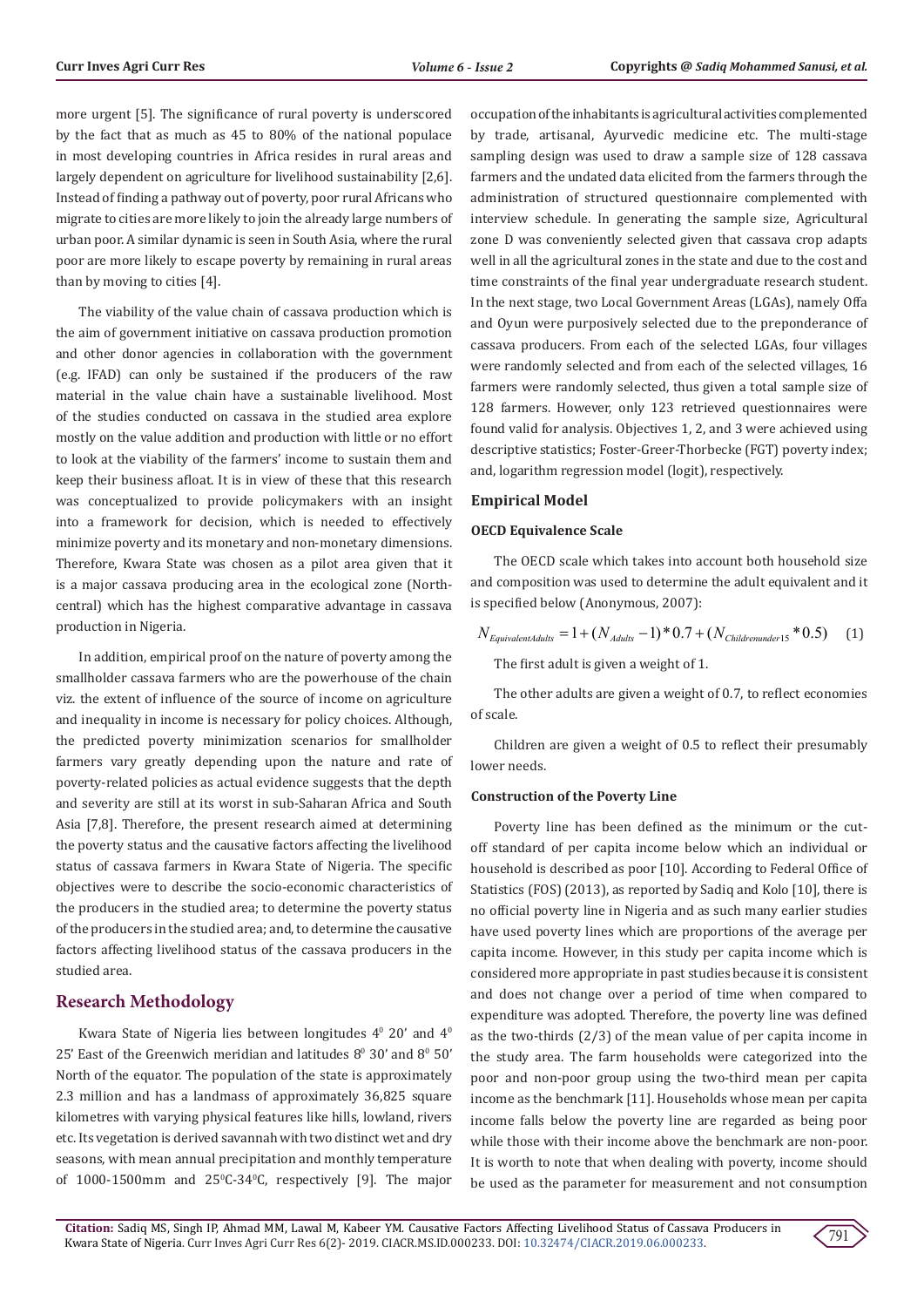which is just one out of the two to three components of income as postulated by Keynes theory. The reason is that being food insecure (consumption) does not imply being poor as some people have misery instinct, but being poor implies being food insecure. However, when dealing with food security, expenditure should be used as the parameter for measurement and not income as income scope exceed consumption.

$$
PCHMI = THMI / HHS
$$
 (2)  
MPCHMI = TPCHMI / TNR (3)  
PL = 2/3\*MPCHMI (4)

Where:

PCHI = Per Capita Household Monthly Income

THMI = Total Household Monthly Income

HHS = Household Size

MPCHMI = Mean Per Capita Households Monthly Income

TNR = Total Number of Respondent

TPCHMI = Total Per Capita Households Monthly Income

PL = Poverty Line

# **FGT Poverty Index**

Following Sadiq and Kolo [10] the FGT poverty index developed by Foster et al. [12] was adopted to measure poverty status among cassava farmers in Kwara State of Nigeria. The FGT poverty index is given as:

$$
P_{\alpha} = \frac{1}{n} \sum_{i=1}^{q} \left( \frac{Z - Y_i}{Z} \right)^{\alpha} \tag{5}
$$

Where:

P = Poverty index

n = Total number of households in the population

q = The number of poor households

z = The poverty line for the household

 $y_i$  = Household income

 $\alpha$  = Poverty aversion parameter and takes on value 0, 1, 2

 $(\frac{Z-Y_i}{Z})^{\alpha}$  = Proportion shortfall in income below the poverty line

 $\alpha$  takes on the value of 0,1,2 to determine the type of poverty index.

When  $\alpha$  = 0 in FGT, the expression reduces to

$$
P_0 = \frac{q}{n} \tag{6}
$$

This is called poverty incidence or gap, describing the proportion of the population that falls below the poverty line.

When 
$$
\alpha = 1
$$
 in FGT, the expression reduces to

$$
P_1 = \frac{1}{n} \sum_{i=1}^{q} \left( \frac{Z - Y_i}{Z} \right)^1
$$
 (7)

This is called the Poverty depth

When  $\alpha$  =2 in FGT, the expression becomes

$$
P_2 = \frac{1}{n} \sum_{i=1}^{q} \left(\frac{Z - Y_i}{Z}\right)^2
$$
 (8)

This is called Poverty Severity Index. This index weighs the poverty of the poorest household more heavily than those just slightly below the poverty line. It adds to the poverty depth an element of unequal distribution of the poorest household's income below the poverty line.

#### **Logistic Regression Model**

The logit model assumes:

$$
P_r(Y=1/X) = \Phi(X^{\dagger}\beta)
$$
 (9)

$$
P_r(Y=1/X) = \frac{\exp(X^r \beta)}{1 + \exp(X^r \beta)}
$$
(10)

An equivalent form can be stated as:

$$
\frac{\exp(X^{\prime}\beta)}{1+\exp(X^{\prime}\beta)} = \frac{1}{1+\exp(X^{\prime}\beta)}\tag{11}
$$

This can be expressed as

$$
\frac{p}{1-p} = f(x) \tag{12}
$$

And re-written as

$$
Y_{it} = \beta_0 + \beta X_{it} + \varepsilon_i \tag{13}
$$

Where;

 $Y_i$ = an unobservable latent variable for household poverty status (Poor =1, Otherwise = 0)

 $X_{i}$  = Vector of explanatory variables

 $X_1$  = Age (year)

 $X_2$  = Gender (male =1, female =0)

 $X_3$  = Marital status (Married = 1, otherwise =0)

 $X_4$  = Education (year)

 $X_5$  = Household size (number)

- $X_6$  = Farming Experience (year)
- $X_7$  = Operational holding (hectare)
- $X_{8}$  = Farm acquisition status (inheritance =1, otherwise = 0)

 $X_{9}$  = Non-farm income (yes = 1, otherwise = 0)

 $X_{10}$  = Extension contact (yes =1, no= 0)

 $X_{11}$ = Farm distance (kilometer)

 $X_{12}$ = Access to credit (yes =1, no = 0)

 $X_{13}$  = Sickness of household member (number)

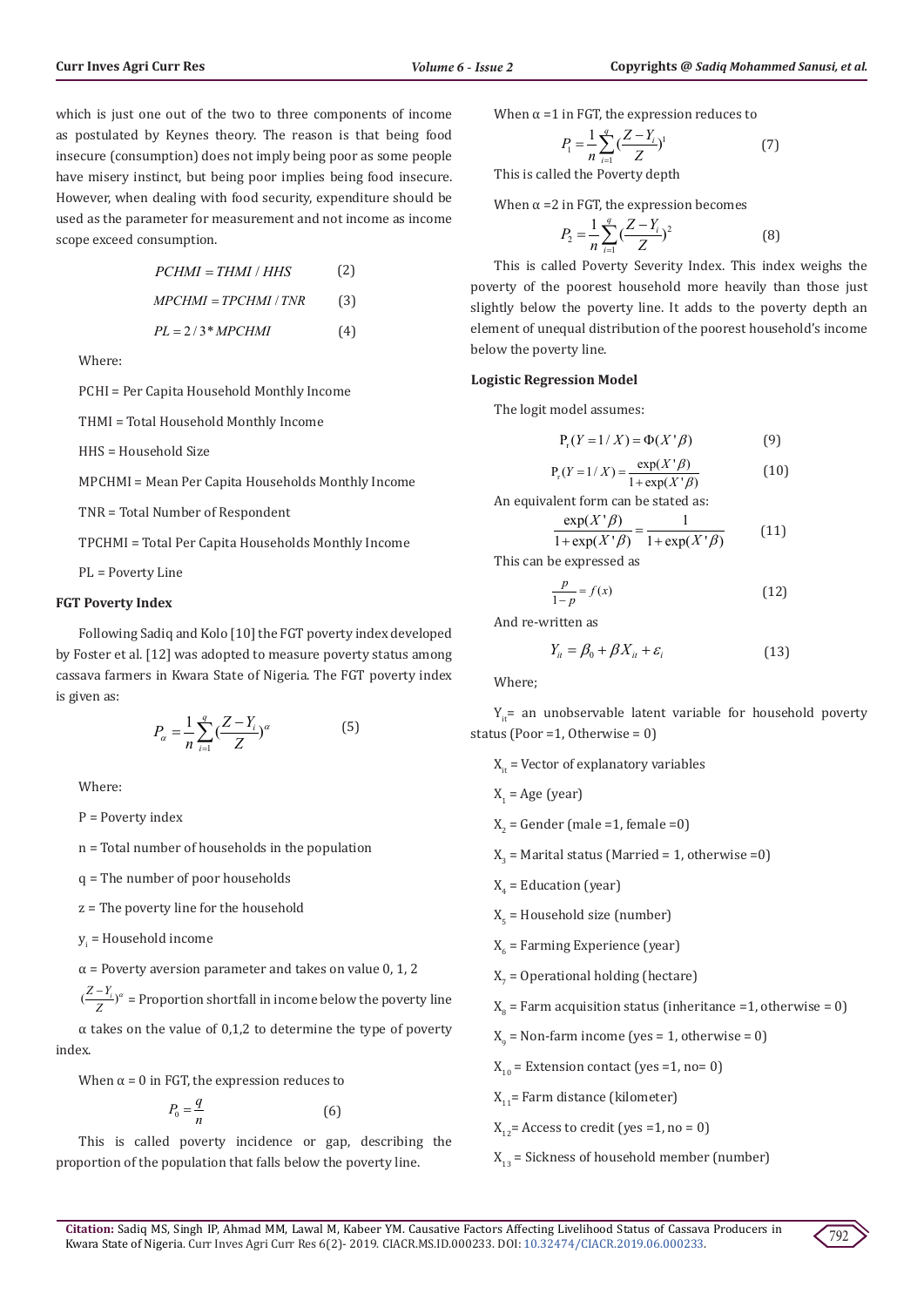$X_{14}$  = Security threat (yes = 1, no = 0)

 $\beta_0$  = Intercept

 $\beta_{(1,n)}$  = Vector of parameters to be estimated

 $\varepsilon_{\text{i}}$  = Chance variable

# **Results and Discussion**

# **Socio-Economic Characteristics of Cassava Farmers in the Studied Area**

The results showed the labour force of the farming population to be active and economic viable (43.41±9.85), indicating the tendency of adoption and dissemination of cassava innovation in the studied area (Table 1). In addition, it implies that the youth are interested in cassava production. Most of the farmers had large household size (7±2.68) in order to have access to free family labour for farm operations. Most of the farmers were married (56.1%), an indication that they will pay adequate attention to cassava production in order to ensure household food security and meet up with other family expenditures. Access to productive resources and the tedious nature associated with cassava farming made the male farmers (82.9%) to have potential dominance over their female counterpart in cassava production in the studied area. The population of the farmers with literacy (68.3%) outnumbers those farmers with non-literacy, an indication that farm innovations will have wide acceptability as adoption categorization theory characterized innovators to be educated. Most of the farmers had adequate years of experience (14.02±7.56) in cassava farming which if brought to bear will make them to be rational and efficient in farm resource allocation. Most of the farmers cultivate cassava in order to augment their income and household consumption, and not purposely for commercial purpose given that the operational holding of majority (56.1%) of the farmers is medium scale.

**Table 1:** Socio-economic characteristics of cassava farmers in the studied area.

| <b>Variables</b> | Frequency       | Percentage     | <b>Variables</b>          | Frequency                | Percentage                |
|------------------|-----------------|----------------|---------------------------|--------------------------|---------------------------|
| Age              | Quranic         | 25             | 20.3                      |                          |                           |
| 20-29            | 12              | 9.8            | Primary                   | 18                       | 14.6                      |
| 30-39            | 31              | 25.2           | Secondary                 | 28                       | 22.8                      |
| 40-49            | 42              | 34.1           | Tertiary                  | 13                       | 10.6                      |
| 50-59            | 30              | 24.4           | Total                     | 123                      | 100[16.14***]             |
| $\geq 60$        | 8               | 6.5            | Agricultural holding      |                          |                           |
| Total            | 123(43.41±9.85) | 100[32.81***]  | Marginal (>1)             | $\overline{a}$           | $\frac{1}{2}$             |
|                  | Household size  |                | Small-scale $(1 to >2)$   | $\overline{\phantom{a}}$ | $\overline{\phantom{a}}$  |
| $1 - 3$          | $\overline{4}$  | 3.3            | Medium-scale (2 to<br>(4) | 26                       | 21.1                      |
| $4 - 6$          | 51              | 41.4           | Large scale $(≥ 4)$       | 97                       | 78.9                      |
| $7-9$            | 42              | 34.2           | Total                     | 123(6.14±2.94)           | 100[47.04***]             |
| $\geq~10$        | 26              | 21.1           | Operational holding       |                          |                           |
| Total            | 123(7±2.684)    | 100[73.05***]  | Marginal (>1)             |                          | $\overline{a}$            |
| Experience       |                 |                | Small-scale (1 to >2)     | 29                       | 23.6                      |
| $\leq 3$         | $\overline{c}$  | 1.6            | Medium-scale (2 to<br>(4) | 69                       | 56.1                      |
| $4 - 6$          | 21              | 17.1           | Large scale $(≥ 4)$       | 25                       | 20.3                      |
| $7-9$            | 18              | 14.7           | Total                     | 123(2.47±1.21)           | 100[55.48***]             |
| $\geq~10$        | 41              | 66.6           | Social participation      |                          |                           |
| Total            | 123(14.02±7.56) | 100[90.15***]  | Yes                       | 88                       | 71.5                      |
| Gender           |                 | N <sub>o</sub> | 35                        | 28.5                     |                           |
| Male             | 102             | 82.9           | Total                     | 123                      | 100[22.83***]             |
| Female           | 21              | 17.1           | Credit access             |                          |                           |
| Total            | 123             | 100[53.34***]  | Yes                       | 35                       | 28.5                      |
| Marital status   |                 |                | $\rm No$                  | 88                       | 71.5                      |
| Married          | 69              | 56.1           | Total                     | 123                      | 100[22.83***]             |
| Single           | 19              | 15.4           | Non-farm activity         |                          |                           |
| Divorced         | 27              | 22             | Yes                       | 60                       | 48.8                      |
| Widow            | 8               | 6.5            | No                        | 63                       | 51.2                      |
| Total            | 123             | 100[115.98***] | Total                     | 123                      | 100[0.073 <sup>NS</sup> ] |

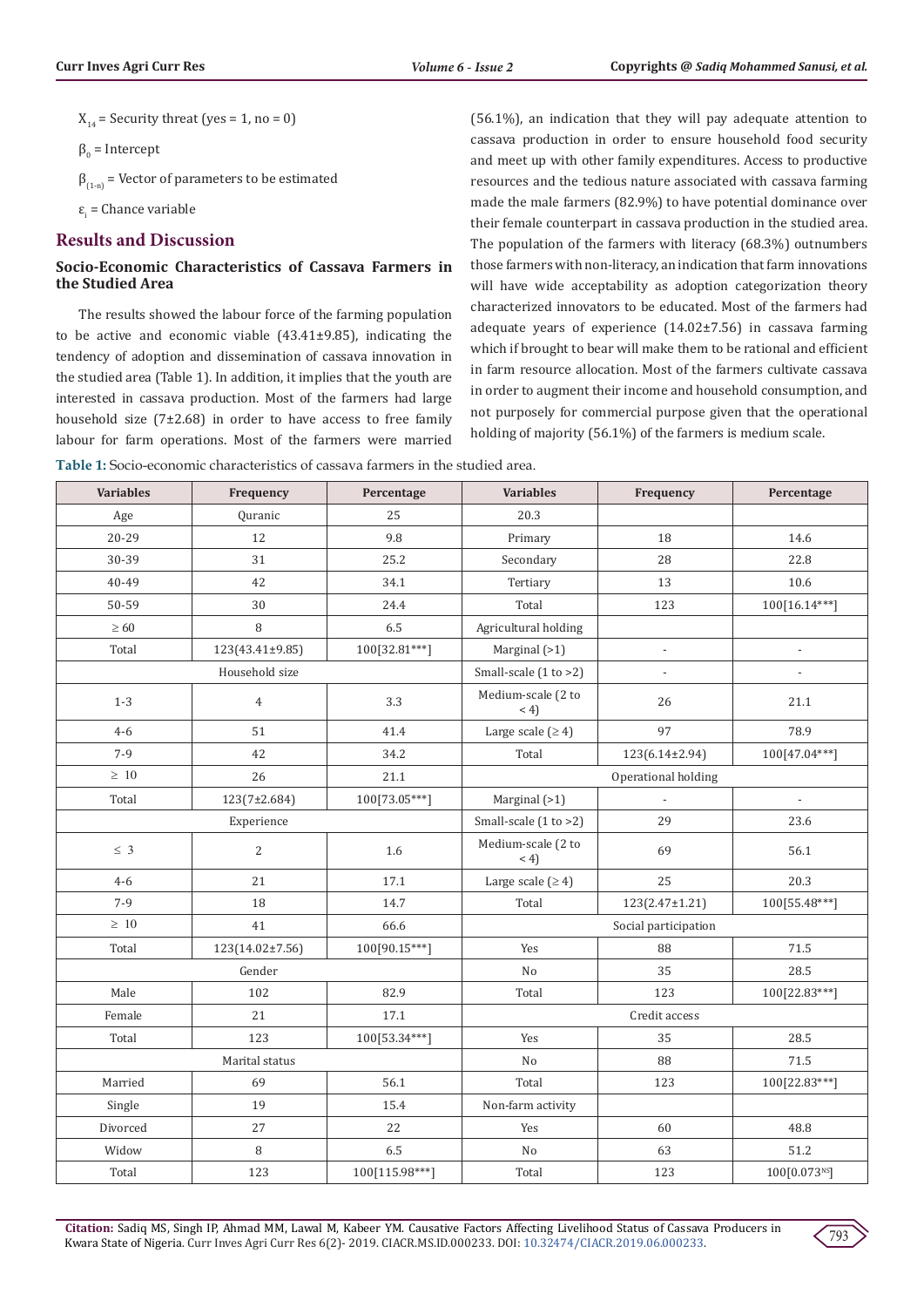| <b>Educational status</b> |                |                |                 |                  |                           |
|---------------------------|----------------|----------------|-----------------|------------------|---------------------------|
| Illiterate                | 39             | 31.7           |                 |                  |                           |
| Variables                 | Frequency      | Percentage     | Variables       | Frequency        | Percentage                |
| Extension                 |                | $\geq 10$      | 81              | 65.8             |                           |
| Yes                       | 46             | 37.4           | Total           | 123(14.37±9.31)  | 100[32.83 <sup>NS</sup> ] |
| No                        | 77             | 62.6           | Sickness        |                  |                           |
| Total                     | 123            | 100[68.93***]  | Yes             | 70               | 56.9                      |
| Land acquisition          |                |                | No              | 53               | 43.1                      |
| Inheritance               | 67             | 54.5           | Total           | $123(\pm 1.395)$ | 100[2.35 <sup>NS</sup> ]  |
| Purchase                  | 5              | 4.1            | Local           | 68               | 55.3                      |
| Borrowing                 | 15             | 12.2           | Improved        | 55               | 44.7                      |
| Community                 | 32             | 26             | Total           | 123              | 100[1.37 <sup>NS</sup> ]  |
| Rent                      | $\overline{4}$ | 3.3            | Security threat |                  |                           |
| Total                     | 123            | 100[111.91***] | Yes             | 89               | 72.4                      |
| Farm distance             |                | No             | 34              | 27.6             |                           |
| $\geq 3$                  | 14             | 11.4           | Total           | 123              | 100[24.59***]             |
| $4 - 6$                   | 16             | 13             |                 |                  |                           |
| $7-9$                     | 12             | 9.8            |                 |                  |                           |

Source: Field survey, 2018 Note: \*\*\* NS; are 1% risk level and Non-significant; while values in ( ); [ ] are mean and standard error; and, Chi<sup>2</sup> respectively.

However, the mean value of the agricultural holding (6.14±2.91) indicates that most of the farmers are into crop diversification in order to insulate their household food security against eventualities of risk and uncertainty. The major modes of land acquisition (inheritance and communal: 80.5%) in the studied area will not permit adoption of mechanized cassava farming as these landforms on recurrent basis are subject to fragmentation and disputes among the heir apparent and the bonafide community members. Despite that majority (55.3%) of the sampled farmers indicated that they used local cassava variety, almost half (44.7%) of the sampled farmers adopted improved cassava variety. The reason for use of local variety may be attributed to conservativeness probably because of past experience and fear of capital lost due to the failure of the improved variety. In addition, most of these farmers had no access to extension services (62.6%), thus the more reason for the adoption of local cassava variety. The labour productivity of most of the sampled farmers seems to be affected as the average kilometer of a 14.37km trek from their respective homes to farms is too far. More than half of the sampled farmers (51.2%) did not engage in non-farm activities while almost half (48.8%) of the sampled farmers partake in non-farm income perhaps in order to augment their household income base and to insure themselves against risk and uncertainty that may plaque their crop enterprise in future. Most of the farmers (71.5%) had no access to pecuniary economic advantages due to their inability to take advantage of the social capital pool in the studied area. The failure of most of the farmers to join co-operative associations might be the major reason why the majority (71.5%) had no access to credit as small to medium scale farmers in their individual capacity mostly lacks the collateral for

credit advancement [13].

Moreover, lending agencies preferred to advance credit to the co-operative organization as its creditworthiness is more reliable and the cost of credit administration is relatively cheaper. Most (56.9%) of the farmers encountered ill-health challenges among their household during the last production, an indication that their stream capital base is been affected by medical expenditure towards rehabilitating the vulnerable members. In addition, an average of 1 person per household fell sick during the last production season. The quantity of family labour made available for farm operation during the last production is likely to be affected, thus making the farmers incur extra cost in hiring additional labour for farm operations. Most (72.4%) of the farmers faced security challenges especially farmers/herders' clashes, thus indicating that the farm family food security and to a larger extent their lives were threatened during the last production period. Therefore, the study suggested the need for policymakers to engage both the herders and farmers in dialogue given that land is an indispensable resource for both agricultural activities, and the agriculture sector which is the only pivot for food security in a resource-poor economy can only thrive in a society devoid of rancor. The Chi<sup>2</sup> values for almost all the socio-economic characteristics were significant at less than 10% probability level, an indication that the proportional distribution of each of the socio-economic variables was real and not due to chance. However, the Chi<sup>2</sup> for socio-economic variables viz. seed variety, non-farm income and distance to the farm were non-significant, an indication that the variation in the distribution is due to chance.

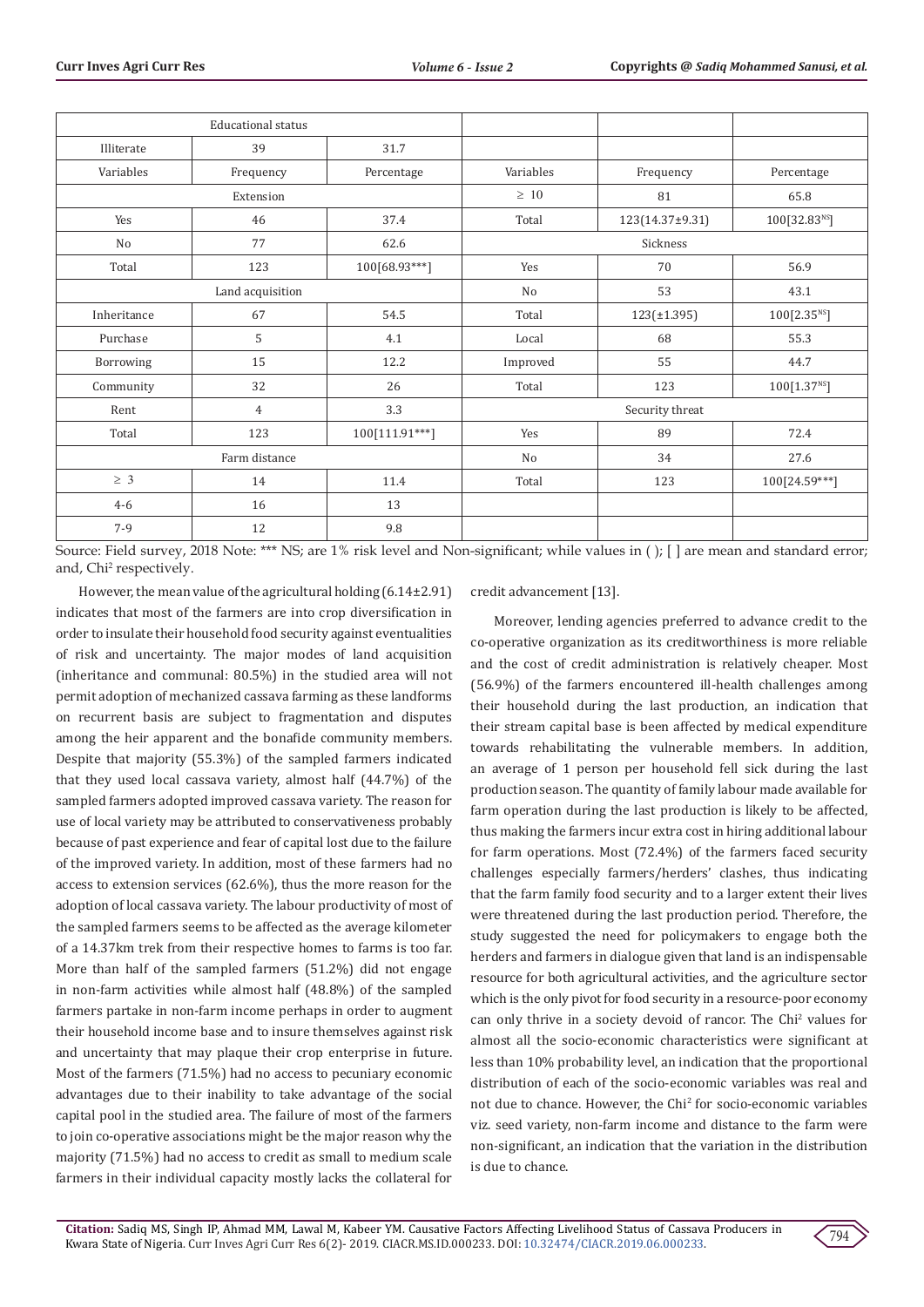#### **Poverty Status of the Cassava Farmers in the Studied Area**

**Table 2:** Poverty profile of the cassava farmers.

| <b>Poverty parameters (Index)</b> | <b>Value</b>        | $\frac{0}{0}$ | <b>Amount requirement</b> |  |
|-----------------------------------|---------------------|---------------|---------------------------|--|
| Mean per capita monthly income    | N 16552.01(\$53.74) |               |                           |  |
| Poverty line income               | N 1034.67 (\$35.83) |               |                           |  |
| Poverty incidence $(P_0)$         | 0.341463            | 34.15         |                           |  |
| Poverty depth $(P_1)$             | 0.126827            | 12.68         | N 1399.496                |  |
| Poverty severity $(P_2)$          | 0.057516            | 5.75          |                           |  |
| Extremely poor category           | 0.0894              | 8.94          |                           |  |
| Poor category                     | 0.2521              | 25.21         |                           |  |
| Poverty prone                     | 0.252               | 25.2          |                           |  |
| Safety margin                     | 0.4065              | 40.65         |                           |  |

Source: Field survey, 2018

Note: \$1 is equivalent to N 308.

The results of the poverty status of the cassava farmers showed that 34.15% of the sampled cassava producers were poor i.e. were living below the poverty as their per capita monthly income is below the threshold of N11034.67 (\$35.83/per capita/month) during the studied period and require approximately N1399.50 kobo (\$4.54) to exit from poverty as indicated by the poverty gap index (Table 2). Furthermore, this implies that the poor cassava farmers were living on per capita income of N367.82 (\$1.19) per day which is too low to make them meet up with their household daily needs. Considering the mean household size of 7 persons per household, it amounts to per capita income of N52.55 (\$0.17) per family member/day which is lower than the world bank recommended international threshold of \$1.90 per person/day for people living in sub-Saharan

Africa (World Bank, 2018). This result indicates a problem of food insecurity among the cassava farmers in the studied area as this amount will not enable them to meet-up with the recommended minimum daily calorie intake of 2250Kcal required per head per day. However, 5.75% of the sampled cassava farmers were found to be the poorest among the poor in the studied area as indicated by the poverty severity index. In addition, relying on the poverty severity index (0.0575) it can be inferred that there is no much difference in the income of the farmers who fell below the poverty line. Furthermore, the disaggregation results showed that 8.94% and 25.21% of the sampled farmers were extremely poor and poor respectively, while 25.20% of the sampled population is prone to poverty in the studied area.

#### **Causal Factors Affecting Livelihood Status of Cassava Farming Household**

**Table 3:** Poverty determinants of the cassava farmers.

| <b>Variables</b>         | <b>Coefficients</b> | t-statistic         | <b>Marginal effect</b> | Elasticity   | <b>VIF</b> |
|--------------------------|---------------------|---------------------|------------------------|--------------|------------|
| Constant                 | $-6.4223(3.7552)$   | 1.710*              |                        |              |            |
| Age                      | 0.2151(0.1149)      | 1.871*              | 0.0065457              | 7.58851      | 2.505      |
| Gender                   | $-4.8239(2.4505)$   | 1.969**             | $-0.1468205$           | $-3.372843$  | 1.112      |
| Marital status           | $-6.5441(3.1770)$   | $2.060**$           | $-0.1991752$           | $-3.192255$  | 1.202      |
| Education                | 0.1565(0.1078)      | $1.451^{NS}$        | 0.0047625              | 0.6971527    | 1.559      |
| Household size           | 1.6749(0.6044)      | $2.772***$          | 0.0509794              | 9.477958     | 1.268      |
| Experience               | $-0.2495(0.1494)$   | $1.670*$            | $-0.007593$            | $-2.924757$  | 2.554      |
| Operational holding      | $-8.0974(3.1248)$   | $2.591***$          | $-0.2464514$           | $-17.90652$  | 1.54       |
| Farm acquisition         | $-1.5381(0.7183)$   | $2.141**$           | $-0.046812$            | $-0.7002543$ | 1.302      |
| Stem cuttings variety    | 0.7248(0.9304)      | 0.7791N             | 0.0220611              | 0.2651858    | 1.181      |
| Non-farm income          | $-6.8775(3.0197)$   | $2.278**$           | $-0.2093216$           | $-2.907558$  | 1.282      |
| <b>Extension contact</b> | $-0.4837(0.8295)$   | $0.5831^{NS}$       | $-0.0147217$           | $-0.1730303$ | 1.314      |
| Farm distance            | 0.1963(0.1145)      | 1.715*              | 0.0059751              | 2.29838      | 1.239      |
| Credit                   | $-0.1795(1.5842)$   | $0.1133^{NS}$       | $-0.0054623$           | $-0.0437729$ | 1.918      |
| Sickness                 | 1.1183(0.5139)      | $2.176**$           | 0.0340374              | 1.136519     | 1.566      |
| Security threat          | 4.8408(3.2748)      | 1.478 <sup>NS</sup> | 0.1473345              | 2.715593     | 1.263      |
| McFadden $R^2$           | 0.797845            |                     |                        |              |            |
| $LR$ chi <sup>2</sup>    | 96.872***           |                     |                        |              |            |
| <b>NCCP</b>              | 120 (97.6%)         |                     |                        |              |            |

Source: Field survey, 2018.

Note: values in ( ) are standard error; NCCP= Number of cases "correctly predicted".

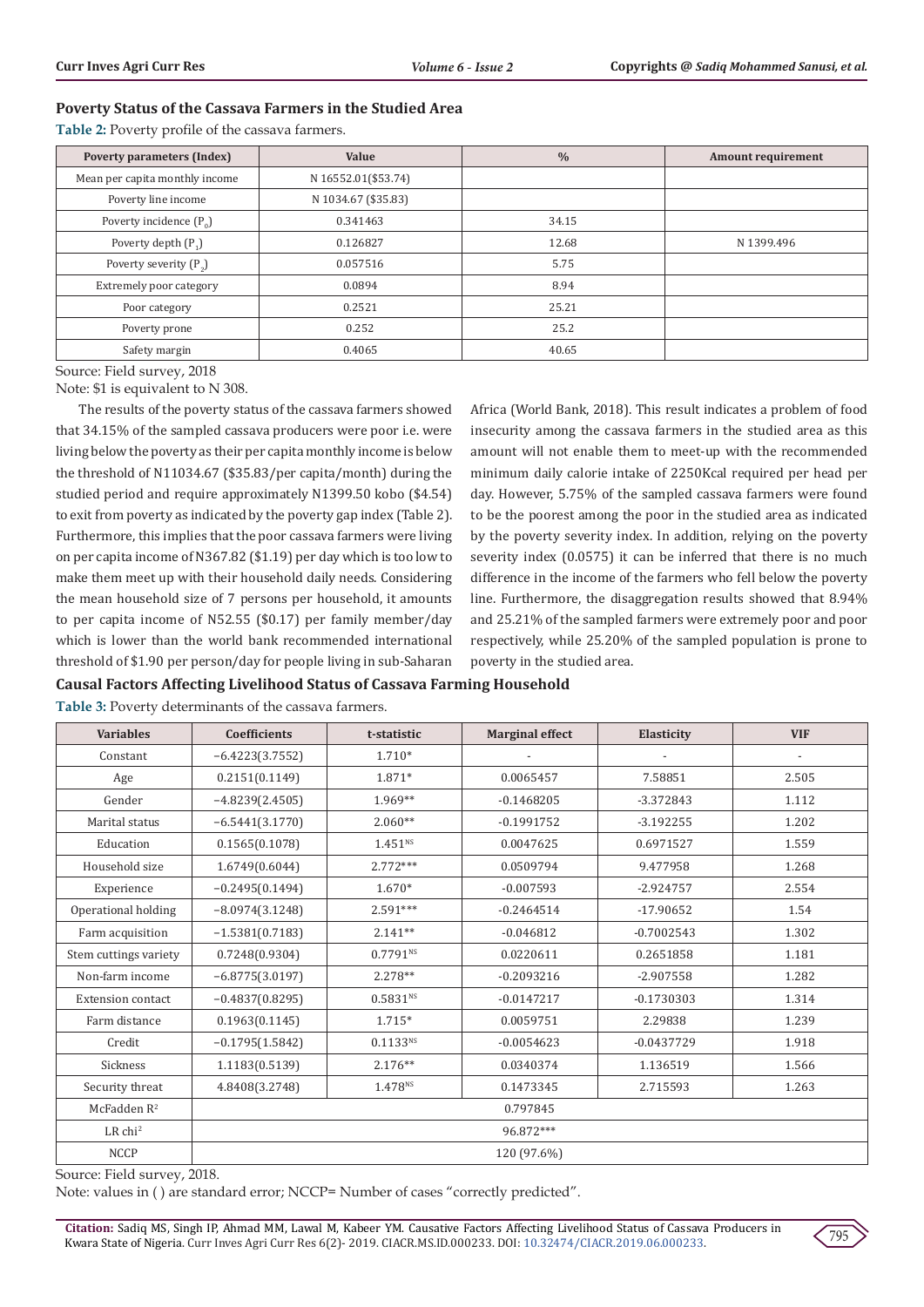The significance of the LR Chi<sup>2</sup> at 10% degree of freedom indicated that the logit model is the best fit for the specified equation and the parameter estimates are different from zero. In addition, the multicollinearity test result indicates absent of collinear relationship between the exogenous variables as evidenced from the variance inflation factors (VIF) which were less than 10.00 (Table 3). However, co-operative membership variable was excluded from the analysis due to high collinear relation with credit as evidenced by the Pearson correlation matrix (result not reported). The results showed the number of cases that were correctly predicted to be 97.65% of the 123 observations subjected to the analysis. It is worth to note that since the model subjected to analysis is a generalized linear model (GLM), the MacFadden  $\mathbb{R}^2$ needs no explanation as it has little or no empirical extent as when compared to its equivalent  $R^2$  when dealing with OLS estimation. The results showed that poverty status of the cassava farmers in the studied area was influenced by almost all the predictor variables except farmers' education, the variety of stem cuttings used, extension contact, security threat and access to credit as evidenced from the significance of the estimated coefficients at 10% degree of freedom. The positive significance of the age coefficient shows how the decline in labour efficiency as farmers advance in age will affect their income base, thus making them vulnerable to poverty. Old farmers mostly lack the strength to do the manual work that is common in local cassava production. In addition, aged farmers are more concerned about food security rather than heighten income (materialism) which in a situation of any shock in income will affect their livelihood. It should be noted that being food insecure does not necessarily implies being poor given that some people have misery attitude towards consumption. It is worth to note that consumption which is the basis for measuring food security and not poverty status is a component of income as postulated by the Keynesian theorem.

Furthermore, aged farmers are conservative and most reluctant about innovation in order not to jeopardize their farm family food security in the event of any form of risks in the future. The marginal and elasticity implications of an additional year to a farmer's age will increase his/her vulnerability to poverty by 0.0066 and 7.589% respectively. The less family responsibility shoulder by female farmers as compared to their male counterparts with large family expenditure to carter for makes the former to be less vulnerable to poverty as indicated by the negative significance of the gender estimated coefficient. The nature of the farm family in the studied area is polygamous characterized, thus making the female parents to carter for their wards only as compared to the male parents who take the responsibility of the entire household. Even in the situation that the household head is a woman she has limited responsibility (her children) to carter for. The marginal and elasticity implications of being a female farmers/household heads will decrease vulnerable to poverty by 0.147 and 3.378% respectively. The negative significance of the marital status coefficient implies

that farmers who maintained single status are less vulnerable to poverty as compared to married farmers who have many mouths to feed or expend on. The marginal and elasticity of a farmer being single will decrease his/her vulnerability to poverty by 0.199 and 3.192% respectively. The positive significance of the household coefficient means that farmers with large farm family dominated by aged, children and perhaps young ones in school, increase in the household size will not boost farmer's income base but rather deplete his/her meager income base due to excessive expenditure on household food security and other needs required to keep the body and the soul together, thus affecting the farmers livelihood as the going concern of the business which they rely on for sustenance/ livelihood is threatened. In addition, farmers will incur extra cost in hiring extra labour required for its on-farm operation (cassava production), thus reducing his capital base thereby making them vulnerable to poverty. The marginal and elasticity implications of an additional person to a farm family household will increase the tendency of a farmer to be prone to poverty by 0.51 and 9.478% respectively.

The negative significance of the experience coefficient implies that the ability of the cassava farmers to be rational and efficient in managing their on-farm and non-farm activities will make them generate remunerative returns (high income) from farm enterprises, thus minimizing their vulnerability to poverty. The marginal and elasticity implications of an additional year of experience will reduce the tendency of cassava farmers to be prone to poverty by 0.0076 and 2.925% respectively. The negative significance of the operational holding coefficient means that farmers with large operational holdings are less likely to be poor as they are likely to have a marketable surplus to cushion any shock that will make them prone to poverty. The marginal and elasticity implications of an additional hectare to the operational holding will increase the livelihood status of the cassava farmers by 0.247 and 17.91% respectively. The negative significance of form of land acquisition coefficient indicates that cassava farmers who acquired their farms by other means other than inheritance are less likely to be poor as they have the capacity to engage in cassava commercialization which will fetch them high income as compared to those farmers who inherited their farmlands which land fragmentation and dispute over acquisition by heir apparent in the future can only permit subsistence and not commercial production of cassava, thus exposing the latter to poverty. The marginal and elasticity implications of farmers whose mode of farm acquisition is by inheritance to be prone to poverty will increase by 0.047 and 0.700% respectively. The negative significance of the non-farm income coefficient means that farmers who diversified their income sources are less likely to be poor given that they are able to insure or insulate themselves against any unforeseen eventualities (risks and uncertainty) which can threaten their continuous sustenance as against those farmers whom due to paucity of capital stick to one source of income.

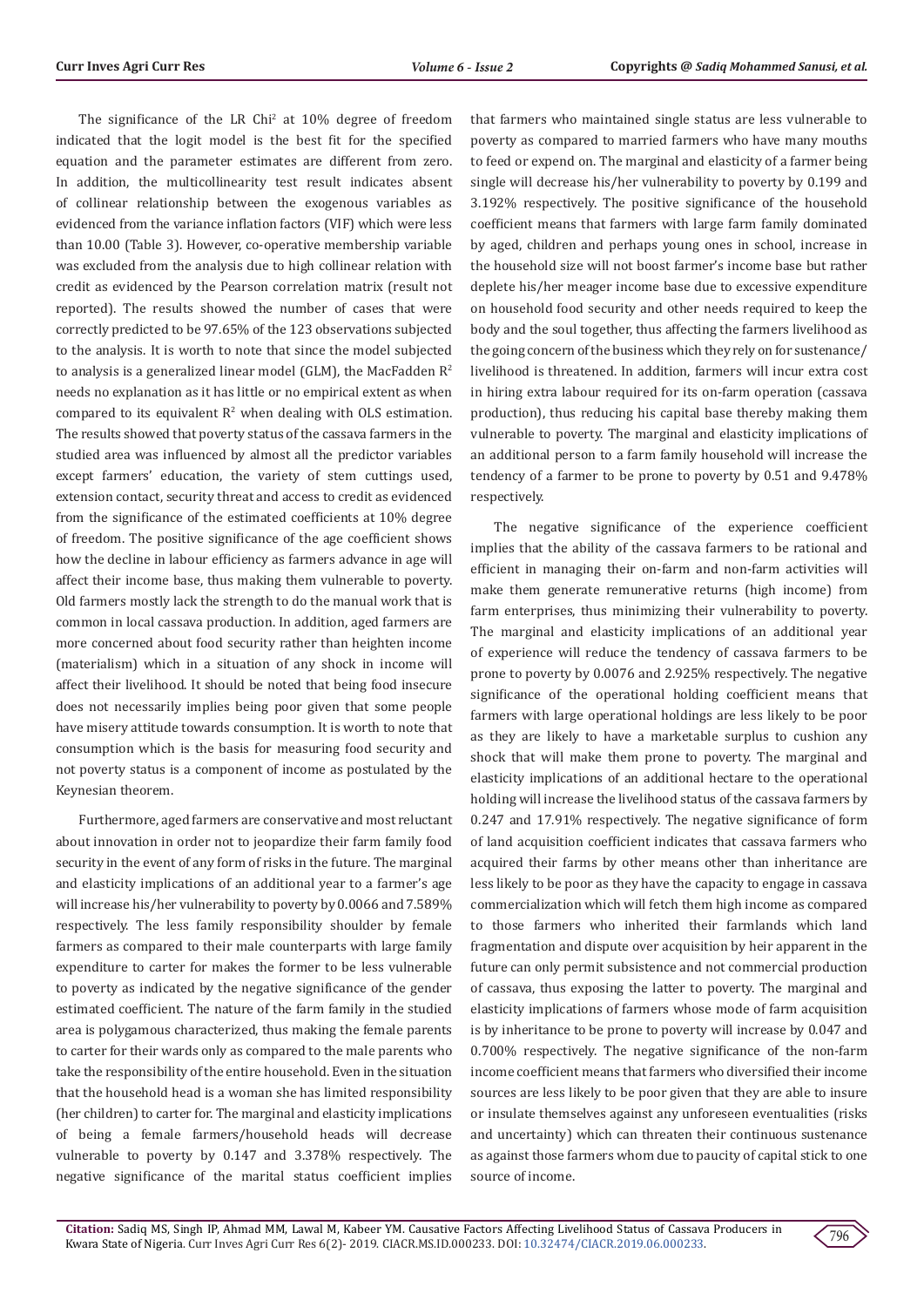Therefore, the marginal and elasticity implications of the poverty status of those farmers who earn income from non-farm activities will decrease by 0.209 and 2.908% respectively. The positive significance of the farm distance coefficient implies that farmers whose farms are far apart from their home are likely to be prone to poverty given that much of the useful time to be expended on the farm is wasted in trekking to reach the farm and also labour efficiency is affected due to fatigue, thus affecting income from cassava production due to low output productivity. In addition, some of the farmers incur costs on transportation which have implications on the meager income base. Therefore, the marginal and elasticity implications of a unit increase in the farm distance from farmer's home will increase his/her poverty level by 0.006 and 2.298% respectively. The positive significance of the household sickness coefficient indicates that farmers facing ill-health challenges among their household members are prone to poverty given that medic's consumption in trying to revive the sick ones is an extra cost which depletes farmers' income base. In addition, the labour efficiency both in quantity and quality required for non-farm operation is affected as extra cost need to be incurred on hired labour to bridge the labour shortfall required for cassava production, thus affecting the income stream of the farmer. The marginal and elasticity implications of a unit increase (person) in the number of a farm family who falls sick will lead to an increase in the poverty status of the farmer by 0.034 and 1.137% respectively.

Even though that few of the idiosyncratic factors have no significant influences on poverty, their signs have little empirical extent. The positive sign of education coefficient indicates that farmers with high educational levels are likely to be prone to poverty due to their search for high paid greener pasture other than on-farm and non-farm activities which are presumed to be dirty jobs meant for jobless people in the rural areas. The negative sign of extension contact coefficient means extension agents deviate from their mandate as they discuss political matters with farmers other than farm innovation, thus making farmers with access to extension contact vulnerable to poverty as valuable time supposed to be spent on farm operations is wasted. The positive significance of the stem cuttings variety though non-significant implies that those farmers who cultivated local variety of cassava will harvest low yield of cassava output which in turn will translate into low income which can hardly liquidate the cost of cultivation more less the household expenditure, thus making them susceptible to poverty. Therefore, if the going concern of the on-farm business is affected, then the livelihood of the farm family who depends on farm income as a source of livelihood sustenance will be in jeopardy. The inverse relationship of access to credit means that farmers who had access to credit were prone to poverty given that the credit advanced was not productive as it was used for a purpose other than investment i.e. capital consumption and not capital investment, thus affecting their income base due to retirement when the credit matures. The positive sign of security threat challenges implies that those farmers who faced security challenges viz. farmers/herders' clashes and communal conflicts have their income base affected due to low return as a result of low cassava output, thus making them prone to poverty.

# **Conclusion and Recommendations**

Based on the results it can be concluded that the majority of the sampled farming population is dominated by economically viable able-bodied young farmers who had interest in cassava production. However, more than one-quarter of them were found to be too poor to meet up with their household needs which owe to age, large household composed of weak people, long distance to the farm and sickness related matters affecting the farm family. Therefore, the study recommends the provision of social intervention to improve the livelihood status of aged farmers, advice farmers on the imperativeness of sustainable livelihood, provision of social amenities to improve the livelihood of cassava farmers in the studied area, thereby enhancing the value chain of cassava production in the studied area. Provision of social protection in the studied area will encourage poor households to invest in riskier but more remunerative livelihood activities, thereby reducing liquidity constraints and supporting labour mobility. The social protection programmes should be designed in such a way that it should link the social benefits to direct promotion of rural employment and agricultural production i.e. linking public export schemes, food purchase schemes and school feeding programmes to smallholder cassava farmers as suppliers. Social protection can also help to contain income inequality and promote a more equitable and sustainable pathway of structural transformation and growth. The provision of social protection programmes will go a long way in fostering a healthier, better-educated population and a more skilled workforce capable of responding to changing demand and joining the transition to higher levels of cassava productivity in the studied area and the country in general.

### **References**

- 1. [Sengul S, Tuncer I \(2005\) poverty levels and food demand of the poor in](https://www.researchgate.net/publication/227815998_Poverty_levels_and_food_demand_of_the_poor_in_Turkey) [Turkey. Agribusiness 21\(3\): 289-311.](https://www.researchgate.net/publication/227815998_Poverty_levels_and_food_demand_of_the_poor_in_Turkey)
- 2. Olubanjo OO, Akinleye SO and Soremekun WA (2007) Poverty in Ogun State, Nigeria. Medwell Agricultural Journal 2(2): 275-280.
- 3. Swastika DKS, Hardono SG, Supriyatna Y, Purwantini TB (2007) The characteristics of poverty and its alleviation programmes in Indonesia. Palawija Newsletter 24(3): 5-8.
- 4. [FAO \(2017\) The state of food and agriculture 2017-leveraging food](http://www.fao.org/3/a-i7658e.pdf) [systems for inclusive rural transformation.](http://www.fao.org/3/a-i7658e.pdf)
- 5. Atemnkeng JT (2015) The nexus of economic growth, inequality and noverty reduction: The role of the Cameroon Jahour market. In: role of the Cameroon labour market. In: Addressing poverty and inequality in the post 2015 development agenda. Proceedings of the African Economic Conference 2015 held in Kinshasa, Democratic Republic of Congo, p. 6-35.
- 6. [Sabir HM, Hussain Z and Saboor A \(2006\) Determinants of small farmers](http://www.fspublishers.org/published_papers/96458_..pdf) [poverty in the Central Punjab \(Pakistan\). Journal of Agriculture and](http://www.fspublishers.org/published_papers/96458_..pdf) [Social Sciences 2\(1\).](http://www.fspublishers.org/published_papers/96458_..pdf)